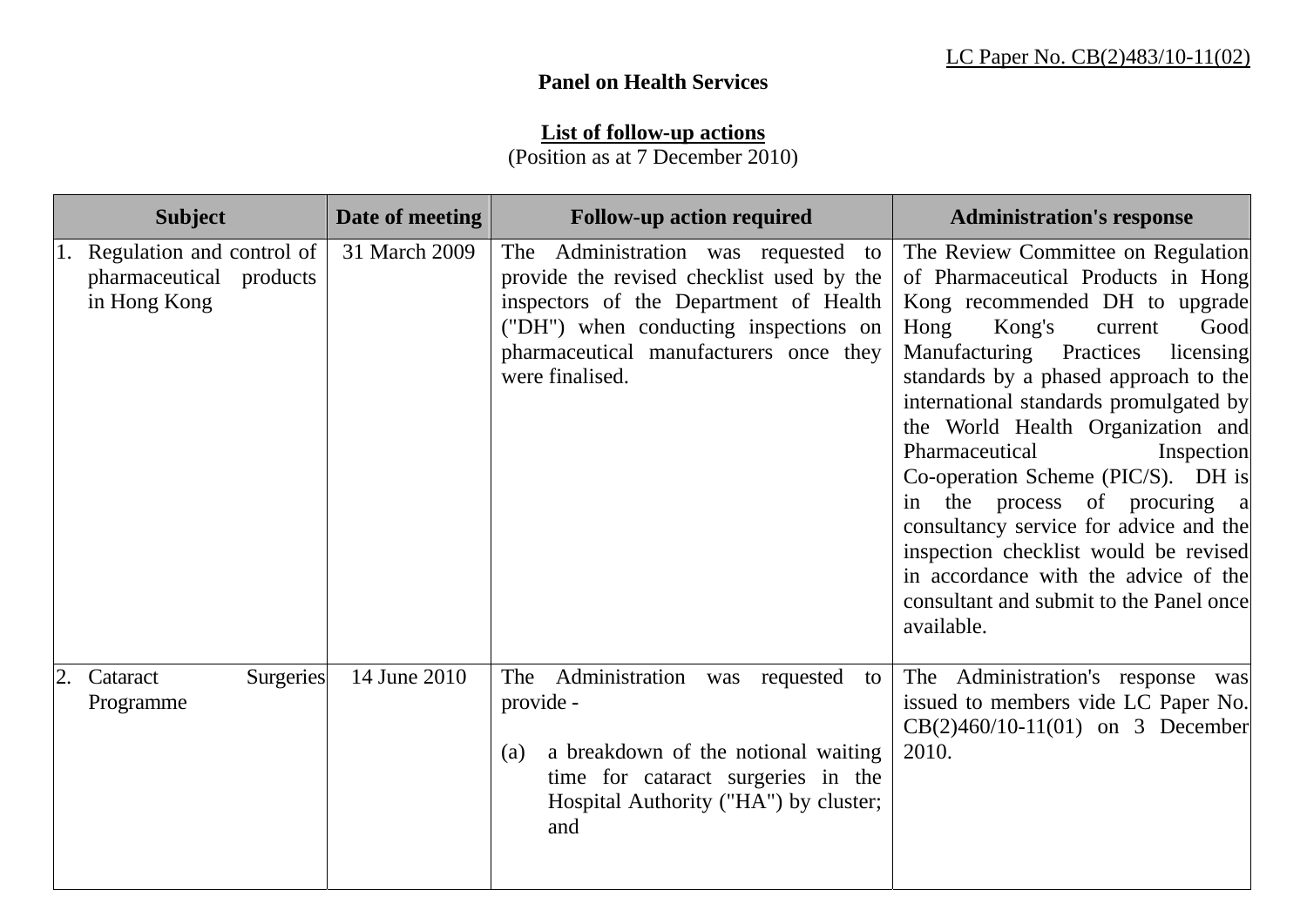| <b>Subject</b>                                                                      | Date of meeting        | <b>Follow-up action required</b>                                                                                                                                                                                                                                                                                                                      | <b>Administration's response</b>                                                                                           |
|-------------------------------------------------------------------------------------|------------------------|-------------------------------------------------------------------------------------------------------------------------------------------------------------------------------------------------------------------------------------------------------------------------------------------------------------------------------------------------------|----------------------------------------------------------------------------------------------------------------------------|
|                                                                                     |                        | information on the Public-Private-<br>(b)<br>Partnership programmes rolled out by<br>HA in the past two years.                                                                                                                                                                                                                                        |                                                                                                                            |
| Healthcare<br>Service<br>3.<br>Reform - Primary Care<br><b>Development Strategy</b> | 12 July 2010           | The Administration<br>was requested<br>to<br>provide -<br>a breakdown of the funding of some<br>(a)<br>\$2.9 billion earmarked for the period<br>2009-2010 to 2012-2013 for the<br>various initiatives to enhance primary<br>care; and<br>information on how the pilot projects<br>(c)<br>to enhance primary care in Hong Kong<br>would be evaluated. | The Administration will provide a<br>written response in due course.                                                       |
| Redevelopment of Yan<br>4.<br>Chai Hospital                                         | 15 October 2010        | Administration was requested to<br>The<br>provide a written response on whether HA<br>would resume the provision of urology<br>service at the Yan Chai Hospital ("YCH")<br>and continue to provide the service after the<br>redevelopment of YCH.                                                                                                     | Administration's response was<br>The<br>issued to members vide LC Paper No.<br>$CB(2)238/10-11(01)$ on 9 November<br>2010. |
| Redevelopment<br>Chai Hospital                                                      | of Yan 8 November 2010 | The Administration<br>requested<br>to<br>was<br>provide -<br>information on the increased service<br>(a)<br>capacity for the elderly at the<br>redeveloped Yan Chai Hospital<br>("YCH"); and                                                                                                                                                          | The Administration will provide<br>written response in due course.                                                         |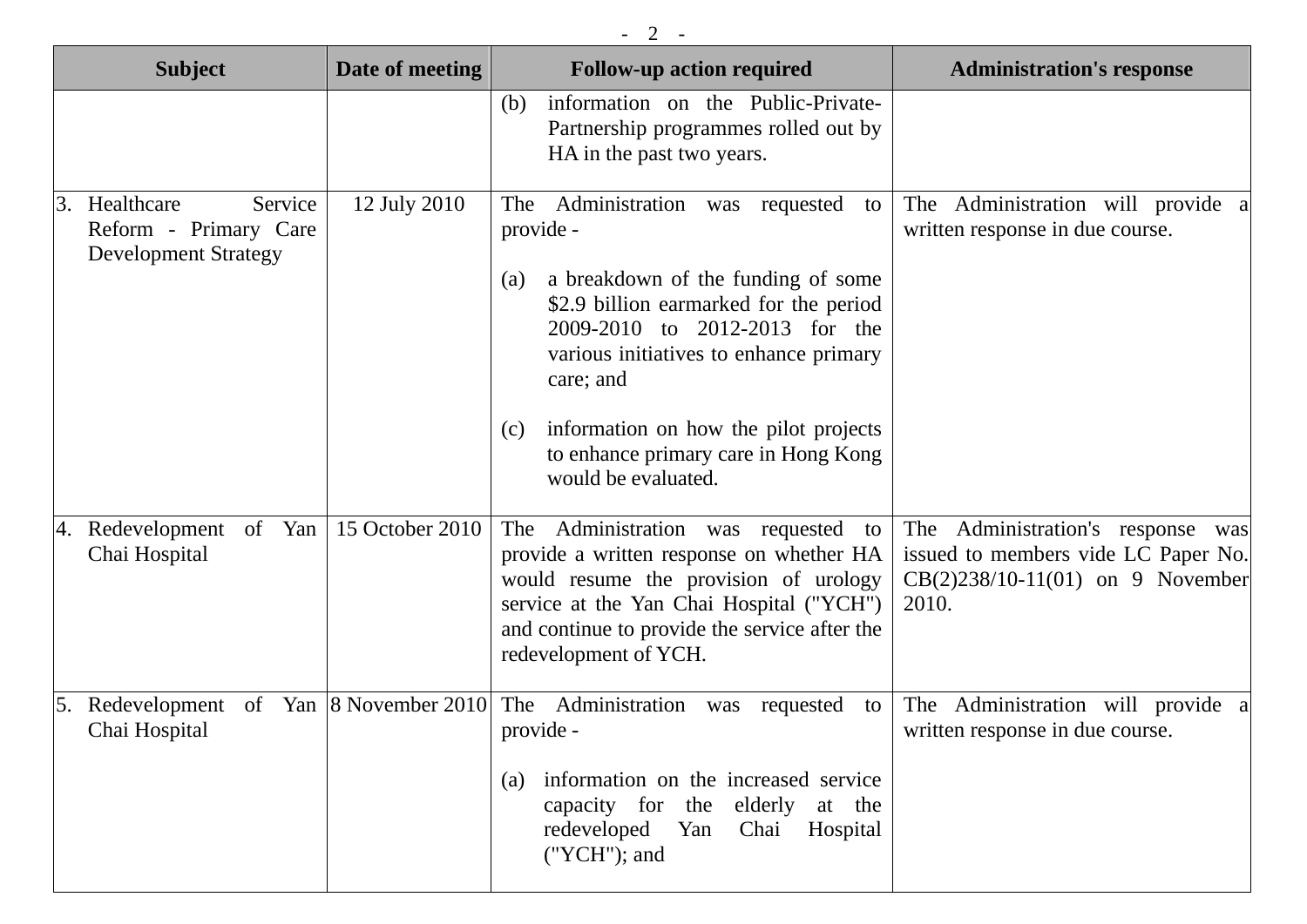| 3              |                 |                                                                                                                                                                                                                                                                                                                                                                                                                                                                                                                                                                                                                                                                                                                                                                                                                                                                                                                |                                  |  |  |  |  |  |  |
|----------------|-----------------|----------------------------------------------------------------------------------------------------------------------------------------------------------------------------------------------------------------------------------------------------------------------------------------------------------------------------------------------------------------------------------------------------------------------------------------------------------------------------------------------------------------------------------------------------------------------------------------------------------------------------------------------------------------------------------------------------------------------------------------------------------------------------------------------------------------------------------------------------------------------------------------------------------------|----------------------------------|--|--|--|--|--|--|
| <b>Subject</b> | Date of meeting | <b>Follow-up action required</b>                                                                                                                                                                                                                                                                                                                                                                                                                                                                                                                                                                                                                                                                                                                                                                                                                                                                               | <b>Administration's response</b> |  |  |  |  |  |  |
|                |                 | further information on the distribution<br>(b)<br>of manpower and equipment for<br>urology service among hospitals/<br>clinics in the Kowloon West Cluster,<br>as well as how those hospitals/clinics<br>were able to meet the existing and<br>expected demand for urology service<br>of the Kwai Tsing and Tsuen Wan<br>districts.<br>The Administration was requested to<br>provide the following information in its<br>paper to be submitted to the Finance<br>Committee for seeking funding approval<br>for the redevelopment of YCH -<br>the roles of the various hospitals in<br>(a)<br>Kowloon West Cluster<br>$\sin$<br>the<br>servicing the community;<br>(b) how the existing services of YCH for<br>patients would not be affected by the<br>redevelopment project; and<br>detailed explanation on the increase in<br>(c)<br>the estimated cost for the main works<br>of the redevelopment project. |                                  |  |  |  |  |  |  |
|                |                 |                                                                                                                                                                                                                                                                                                                                                                                                                                                                                                                                                                                                                                                                                                                                                                                                                                                                                                                |                                  |  |  |  |  |  |  |